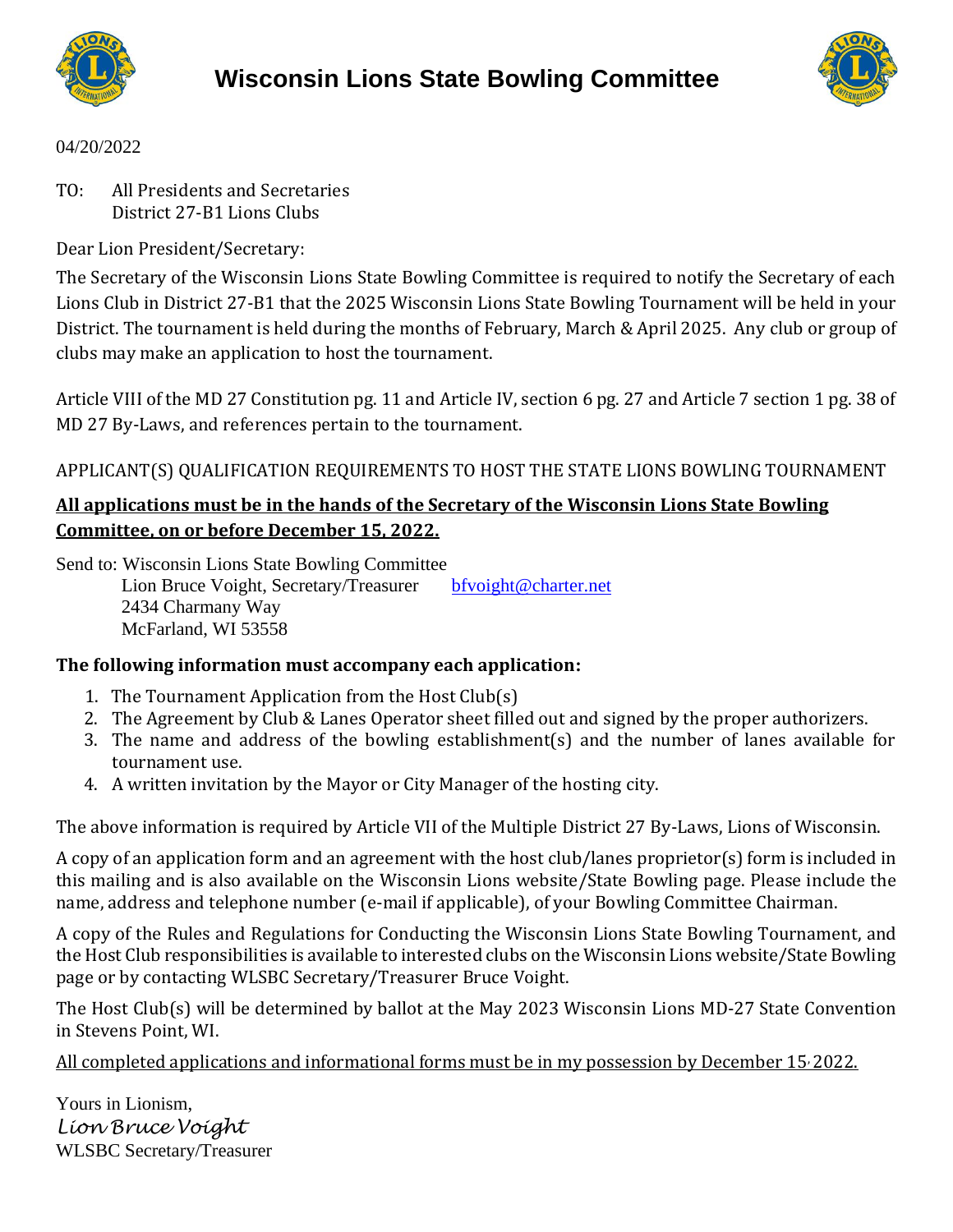



# TO: SECRETARY of the WISCONSIN LIONS STATE BOWLING COMMITTEE.

| Multiple District 27, Lions of Wisconsin, hereby makes application to become the,        |                                               |  |  |  |
|------------------------------------------------------------------------------------------|-----------------------------------------------|--|--|--|
| "Host Club of the 2025 Wisconsin Lions State Bowling Tournament". This club, at a        |                                               |  |  |  |
| regular club meeting on the ______day of _____________, 20______, voted in favor of      |                                               |  |  |  |
| making this application and in support of this application, attaches herewith all of the |                                               |  |  |  |
| information required by Article VII of the By-Laws of Multiple District 27, Lions of     |                                               |  |  |  |
| Wisconsin.                                                                               |                                               |  |  |  |
| This Lions Club understands that any club(s) must have a minimum of twelve (12)          |                                               |  |  |  |
| bowling lanes under contract in a single establishment.                                  |                                               |  |  |  |
| Signed this _________ day of ____________, 20_____.                                      | <u>Lions Club</u>                             |  |  |  |
|                                                                                          |                                               |  |  |  |
|                                                                                          | President                                     |  |  |  |
|                                                                                          | Attested: <u>_______________</u><br>Secretary |  |  |  |
| Tournament Chairperson (please print)                                                    |                                               |  |  |  |
| Name: Name:                                                                              |                                               |  |  |  |
|                                                                                          |                                               |  |  |  |
|                                                                                          |                                               |  |  |  |
|                                                                                          |                                               |  |  |  |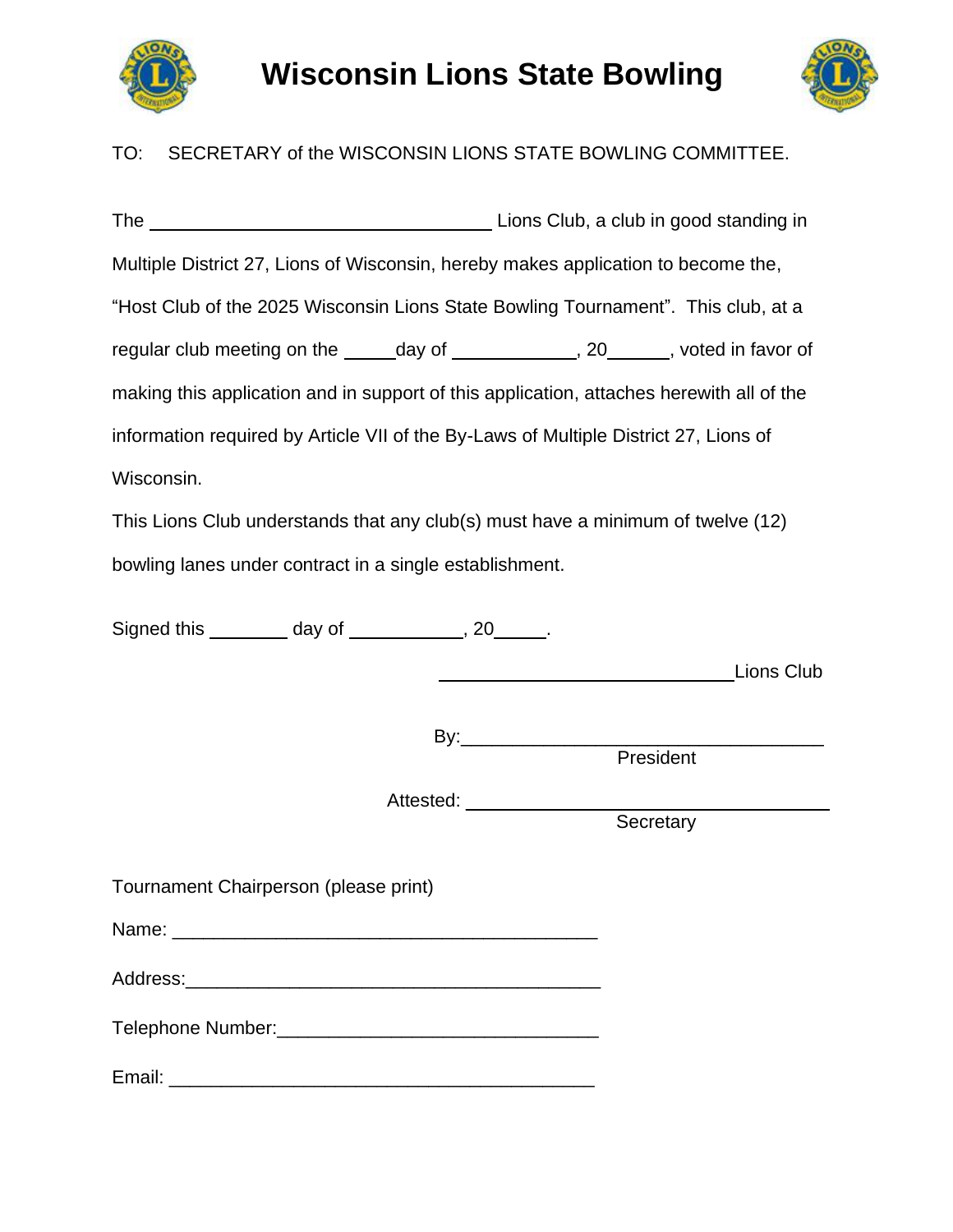

# **Wisconsin Lions State Bowling**



# **AGREEMENT**

| <b>WHEREAS, the</b>                                                                                                   | Lions Club(s) |
|-----------------------------------------------------------------------------------------------------------------------|---------------|
| of District 27-B1, desires to act as the Host Club(s) (under USBC sanction) to the 2025 Wisconsin Lions State         |               |
| Bowling Tournament under the jurisdiction of the Wisconsin Lions State Bowling Committee.                             |               |
| <b>NOW THEREFORE, said</b>                                                                                            | Lions Club(s) |
| of District 27-B1 by its/their President(s) and Secretary(s), hereby agree that if it is voted to be the Host Club at |               |

the Multiple District 27 Convention in May 2023, it will adhere to and agree to a total entrance fee of \$\_\_\_\_\_\_\_\_ per person, per event (team, doubles and singles) and that the said entrance fee shall be divided as follows:

| 1. Prize money                        |        |
|---------------------------------------|--------|
| 2. Bowling Fee                        |        |
| 3. Administration fee (Host Club)     |        |
| 4. State Bowling Committee Admin. Fee | \$2.50 |
| 5. Total Fee                          |        |

Dated this \_\_\_\_\_\_\_\_ day of \_\_\_\_\_\_\_\_\_\_\_\_\_\_\_\_\_\_\_\_\_, 2022

#### **IN THE PRESENCE OF**

|  | Lions Club | <u> 1980 - Jan Stein Harry Harry Harry Harry Harry Harry Harry Harry Harry Harry Harry Harry Harry Harry</u> | Lions Club |
|--|------------|--------------------------------------------------------------------------------------------------------------|------------|
|  | President  |                                                                                                              | President  |
|  | Secretary  |                                                                                                              | Secretary  |
|  |            |                                                                                                              |            |

(If more than two clubs, use a second sheet)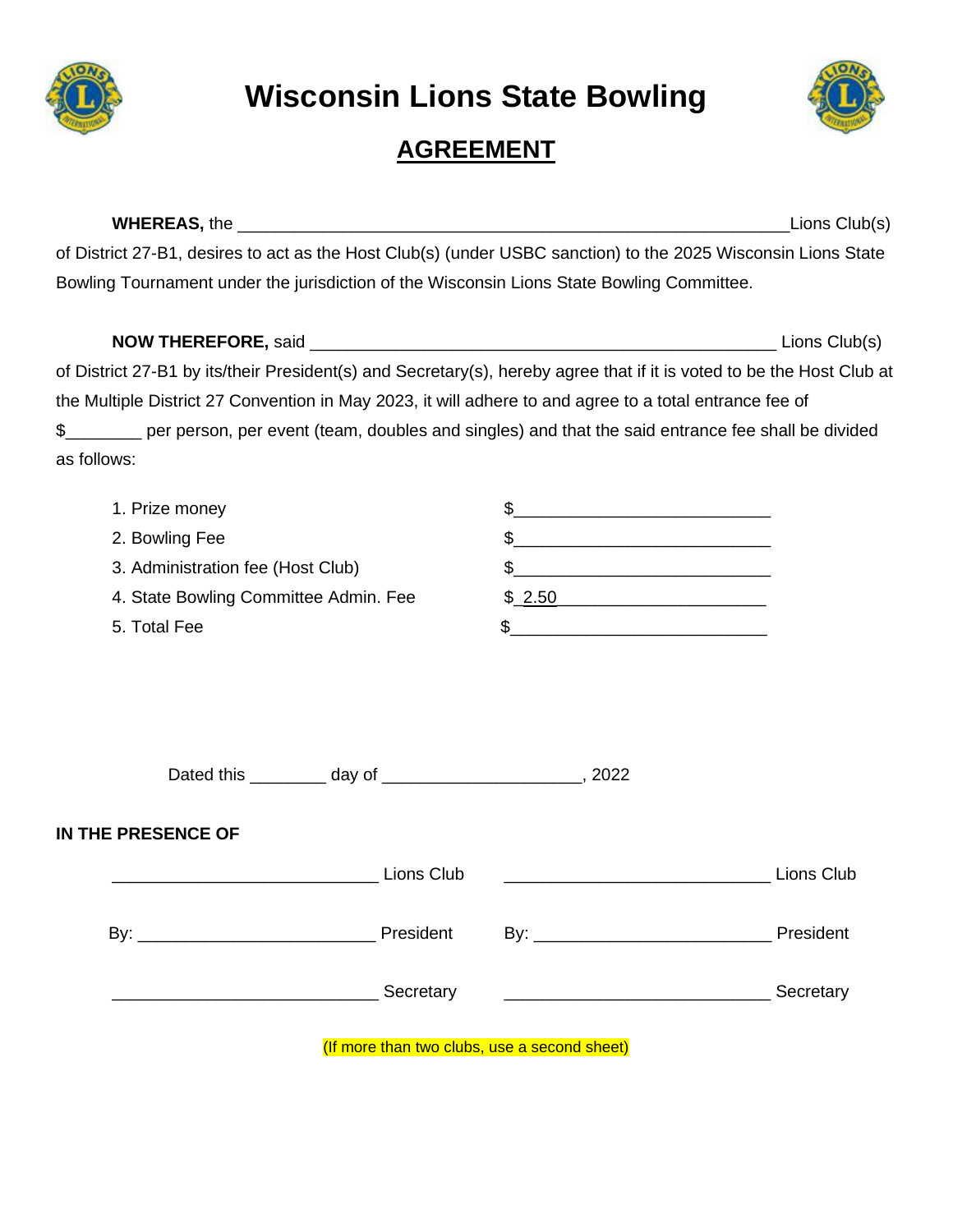

# **Wisconsin Lions State Bowling**



# **AGREEMENT BY LANES OPERATOR**

| of Wisconsin, if said club(s) is/are voted the Host Club(s) at the Multiple District 27 Convention in 2025<br>for conducting the <b>73<sup>rd</sup></b> Wisconsin Lions State Bowling Tournament in said City, that the Tournament<br>may be run at (its) (his/her) establishment between the ____________ day of February, 2025 and the |  |
|------------------------------------------------------------------------------------------------------------------------------------------------------------------------------------------------------------------------------------------------------------------------------------------------------------------------------------------|--|
|                                                                                                                                                                                                                                                                                                                                          |  |
|                                                                                                                                                                                                                                                                                                                                          |  |
|                                                                                                                                                                                                                                                                                                                                          |  |
|                                                                                                                                                                                                                                                                                                                                          |  |
|                                                                                                                                                                                                                                                                                                                                          |  |
|                                                                                                                                                                                                                                                                                                                                          |  |
| day of _______________, 2025, and that the <b>bowling fee</b> per person per event (team, doubles                                                                                                                                                                                                                                        |  |
| and singles) of three (3) games per event shall be no more than \$_______________ including all taxes.                                                                                                                                                                                                                                   |  |
| The undersigned owner/operator below and the above mentioned Lanes also agrees to, and will<br>conform to the following conditions:<br>1. The Host Lions Club(s) of the event will only be charged for actual games bowled during the<br>tournament.                                                                                     |  |
| 2. All fees to the above Bowling Center are the responsibility of _______________<br>Lions Club(s)                                                                                                                                                                                                                                       |  |
| 3. Lane Dressing is to be a standard (USBC) league condition                                                                                                                                                                                                                                                                             |  |
| 4. Adequate area for tournament check in / tournament management workspace will be<br>provided                                                                                                                                                                                                                                           |  |
| 5. A functional Public Address System will be available for use during tournament shifts                                                                                                                                                                                                                                                 |  |
| 6. Bowling Center meets all USBC Sanction Inclusions and is a Sanctioned Bowling Center                                                                                                                                                                                                                                                  |  |
| 7. All Bowling Pins used during tournament competition will meet USBC Rules & Regulations                                                                                                                                                                                                                                                |  |
| THIS AGREEMENT SHALL BE A CONDITION OF SALE AND/OR LEASE OF SAID LANES BETWEEN THIS<br>DATE, THE _________ DAY OF _________________, 2022, AND THE DATES OF THE TOURNAMENT,<br>THE __________ DAY OF FEBRUARY, 2025 TO THE ________ DAY OF __________, 2025.                                                                             |  |

Dated this \_\_\_\_\_\_\_\_\_\_ day of \_\_\_\_\_\_\_\_\_\_\_\_\_\_\_\_, 2022

\_\_\_\_\_\_\_\_\_\_\_\_\_\_\_\_\_\_\_\_\_\_\_\_\_\_\_\_\_\_\_\_\_\_\_\_\_\_\_\_\_\_\_\_\_\_\_\_\_\_\_ **(Owner / Operator – Signature)**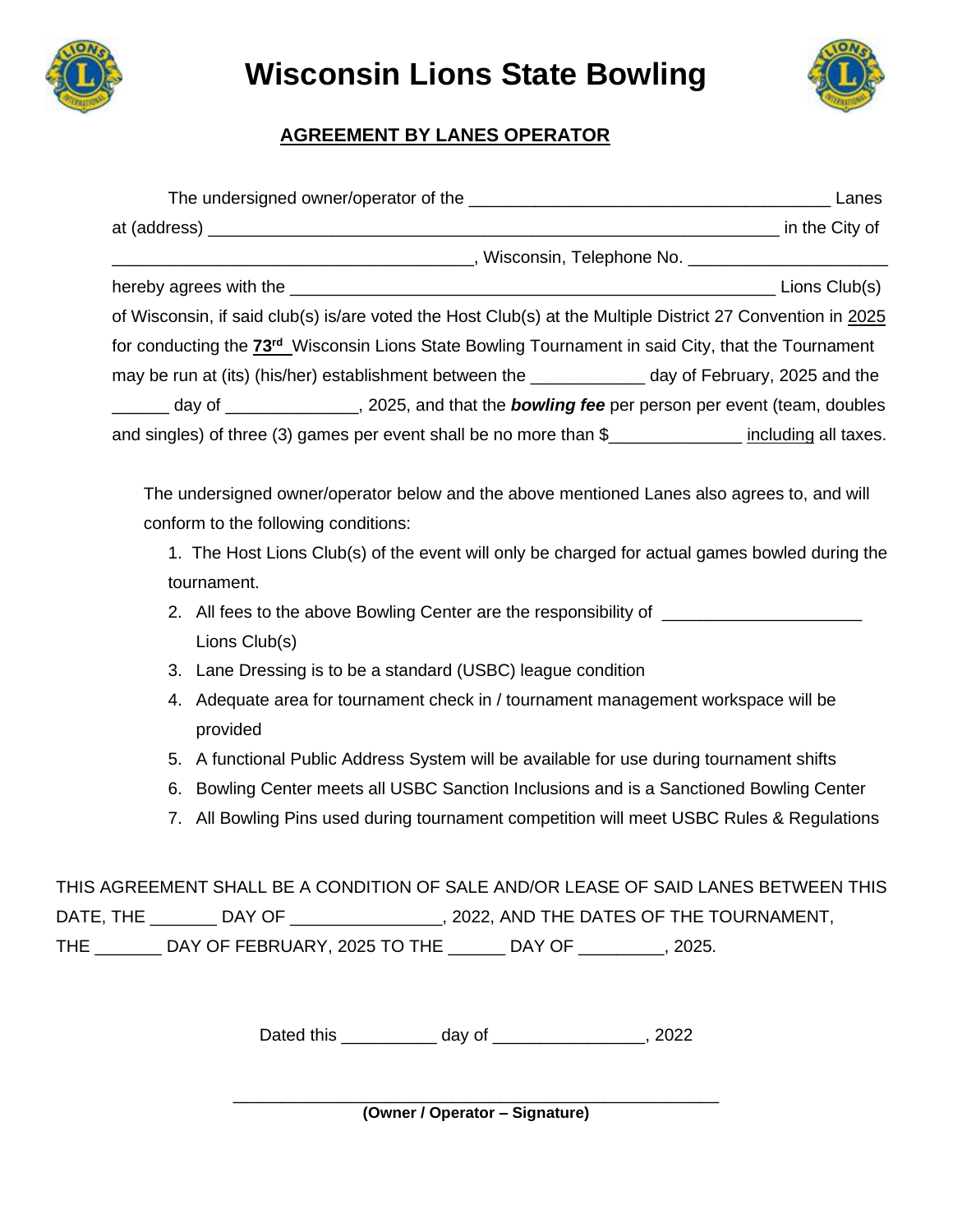# **Wisconsin Lions State Bowling Committee**



# **Host Club's Responsibilities Listing by Chronological Order**

#### **A. Attend the annual WLSBC convention meeting at the State Lions Convention (the year prior to hosting the bowling tournament)**

- 1. Agree and provide a financial formula for the Tournament
- 2. Follow the Rules and Regulations of the WLSBC
- 3. Handicap 75% based on 220
- 4. Discuss all concerns to date

# **B. Provide a site for and attend the annual Fall Meeting of the WLSBC**

- 1. Report the status of the tournament preparations
	- a) Tournament Program
	- b) Hotels
	- c) Towels & Pins
	- d) Raffles and other
- 2. Provisions for opening ceremonies
- 3. Provide proof copy of tournament entry form for WLSBC approval
- 4. Discussions on all concerns or changes by host club
- **C. Obtain USBC moral sanction for tournament**

# **D. Provide for opening of tournament to be held on the last Saturday of February**

- 1. Coordinate starting time with the WLSBC
- 2. Arrange for and host "traditional" luncheon for the WLSBC, District Governors, Guest/significant other. This luncheon is paid for by the host committee
- 3. Arrange for morning meeting room for WLSBC
- 4. List scores of previous winners in the tournament program
- 5. Consider listing teams in tournament program showing the date they are bowling

# **E. Attend WLSBC meeting on the morning of the opening of the tournament**

- 1. Provide check for WLSBC assessment (based on entries to date)
- 2. Discuss any concerns to date
- **F. Contact the WLSBC Chairman and Secretary in the event of problems or situations which arise during the Tournament**

# **G. Responsibilities for host club upon completion of tournament**

- 1. Provide to the WLSBC Secretary by the Friday prior to the Wisconsin Lions State Convention, a full statement which will include the prize list and respective scores, final financial report and a flash drive with updated scores from the tournament
- 2. Provide the final results in each event in electronic file format Prize money paid on 1 in 7 basis with no payout less than \$5.
- 3. Copies of completed reports to the sanctioning agencies (USBC)
- 4. Confirmation of Lions membership and averages for the top ten finishers in each Category (team, doubles, singles)
- 5. Attend the annual WLSBC State Convention meeting immediately following the completed Tournament usually in the month of May
	- a. Discuss all matters or questions of WLSBC on recent tournament
	- b. Pay balance of WLSBC assessment
	- c. Provide trophies for presentation-8 trophies are required;
		- i. team winner-4 Individual trophies (team trophy is optional)
		- ii. Doubles-2 individual trophies
		- iii. Singles-1 trophy
		- iv. All events-1 trophy (all events winner is the bowler with the highest handicap total pin fall for 9 games [3 team, 3 doubles, 3 singles]]
	- d. Provide for following inquires: Club financial report on monies earned (raffles, etc.)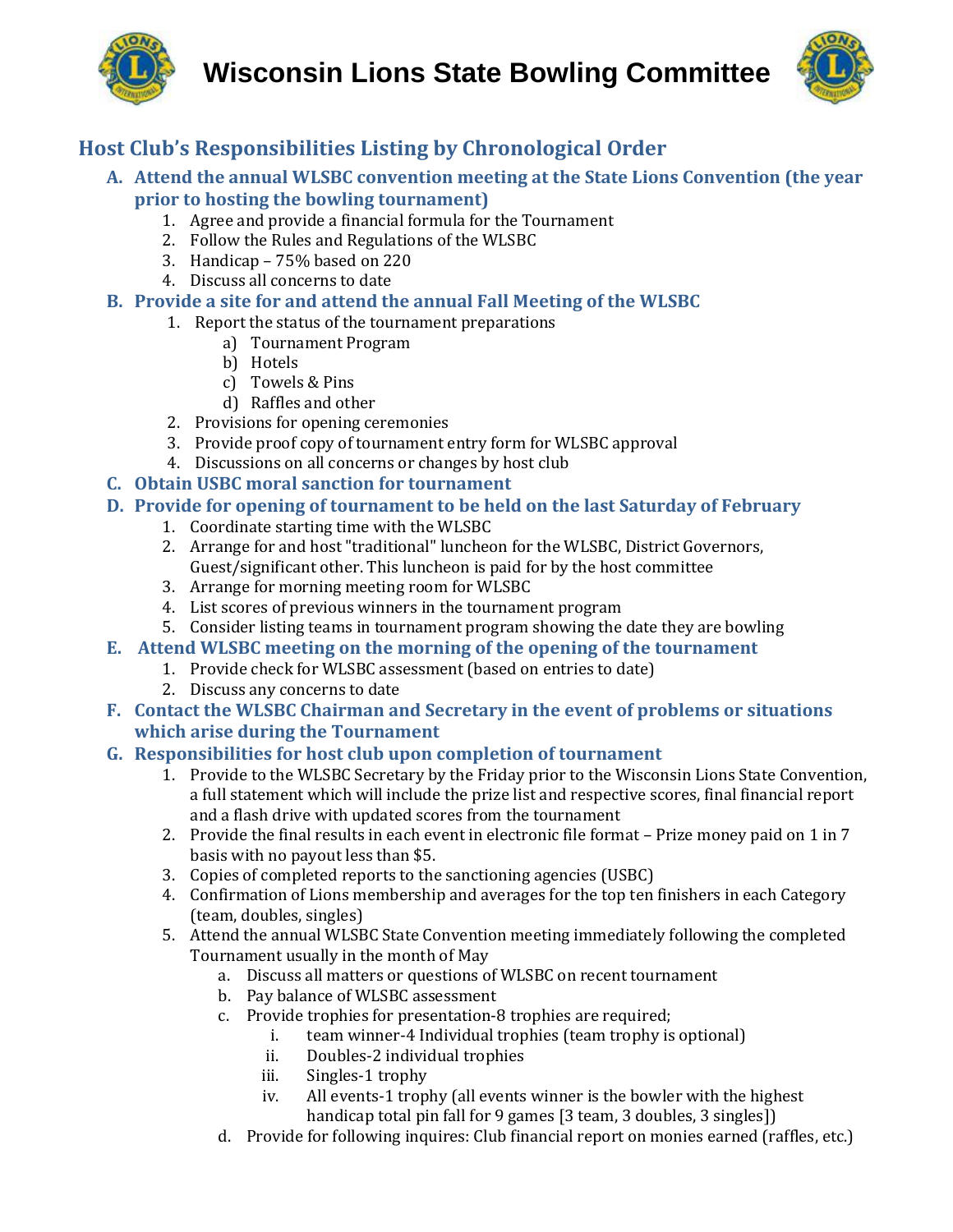# **RULES AND REGULATIONS** FOR CONDUCTING THE WISCONSIN LIONS STATE BOWLING TOURNAMENT LIONS OF WISCONSIN, MULTIPLE DISTRICT 27 *Revision Date – March 9, 2022*

# **I GENERAL**

The Wisconsin Lions State Bowling Tournament was formed for the following purposes:

**Section 1.** To unite in a central organization all qualified Lions and Leo Bowling Teams.

**Section 2.** To enforce among its members the playing rules of the United States Bowling Congress and to discharge all powers and duties required by the USBC Constitution, Rules and Regulations, except wherein otherwise provided by these regulations.

**Section 3.** In all cases where the male word or pronoun is used in these Rules and Regulations, it is understood to mean male or female persons as is appropriate.

**Section 4.** To conduct an annual Wisconsin Lions State Bowling Tournament of the American game of Tenpins and to fix the qualifications of bowling teams and individuals participating therein. The result of such tournament shall decide the yearly championship among Lions, and Leos in the Team event, the Doubles event, the Singles event, and All-Events.

**Section 5.** To encourage and foster among its members the spirit of good fellowship and fairness.

# **II MEMBERSHIP**

**Section 1.** All bowlers must be a member of a Lions or Leo Club in good standing of Multiple District 27 to compete in the Wisconsin State Lions Bowling Tournament.

**Section 2.** Each and every member either in the Team, Doubles, or the Singles event, will be required to be in good standing (paid up) in his respective Lions or Leo Club. Failure to be in good standing (paid up) will disqualify such members from participating in any events in the annual Tournament.

# **III**

#### **MANAGEMENT**

**Section 1.** The Rules and Regulations relative to the operation and management of the Wisconsin State Lions Bowling Tournament shall be under sole authority of the Wisconsin State Lions Bowling Committee and shall enforce all of the objects for which it is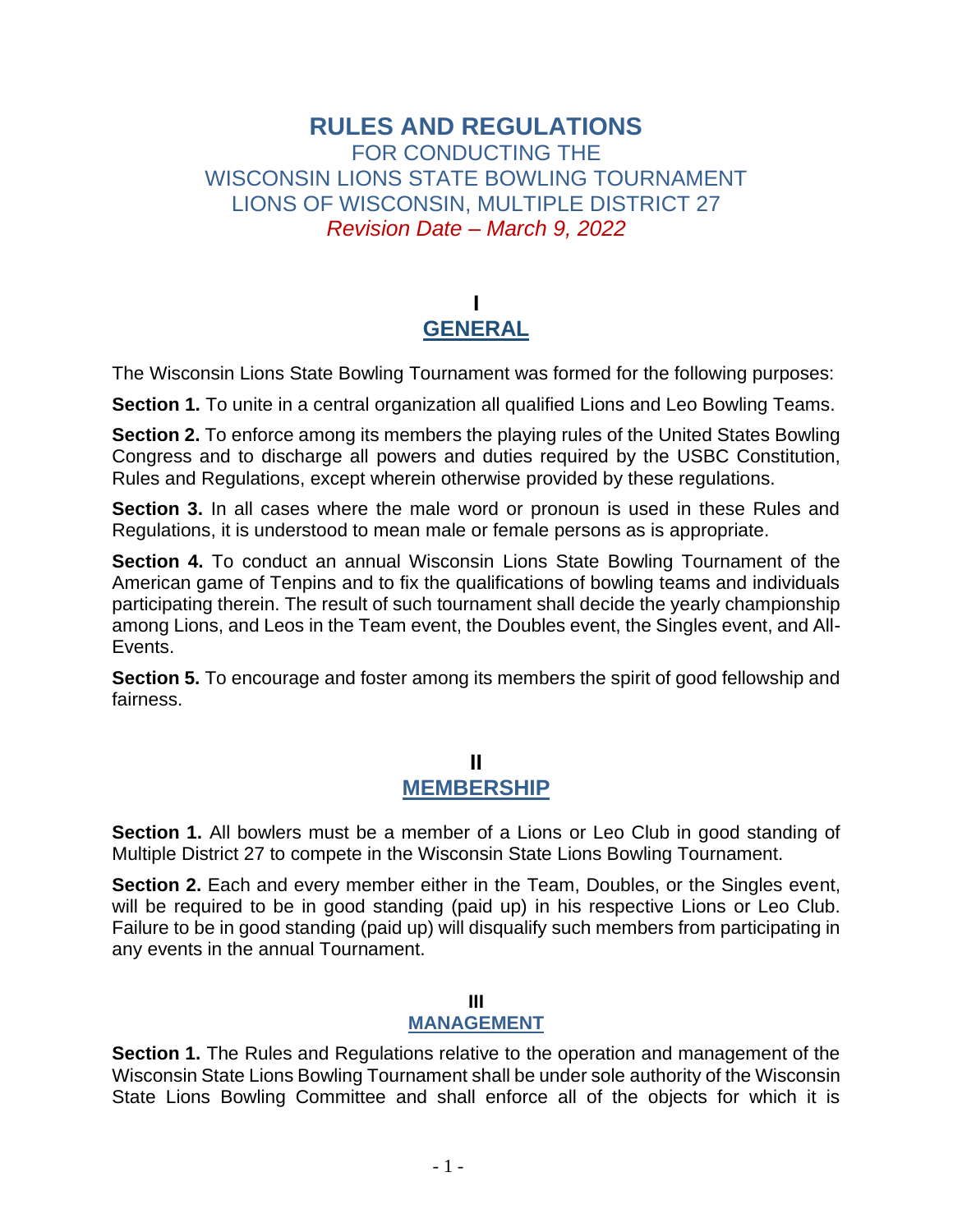organized, also, adopt, amend, or rescind any Rules and Regulations governing the Annual Tournament for its betterment.

In accordance with Article IV, Section 6 of the By-laws of the Constitution and By-laws of "Lions State of Wisconsin", the State Council shall appoint a State Bowling Committee which the committee shall have supervision of the Annual Bowling Tournament, and which shall consist of a member from each district for a two-year term, commencing July 1 and ending June 30 for each two-year term. Starting in 2019, the rotation of the Annual Bowling Tournament will be 2019-A2, 2020-B2, 2021-C2, 2022-D2, 2023-E2, 2024-A1, 2025-B1, 2026-C1, 2027-D1, 2028-E1, etc.

**Section 1.** The Chairperson and Secretary-Treasurer of the Wisconsin Lions State Bowling Committee shall be elected by the State Bowling Committee at the committee meeting held during the Multiple District 27 Convention for a term of one year commencing on July 1<sup>st</sup> of the next Lion year. He shall be a Wisconsin Lion in good standing, and he may or may not be a member of the State Bowling Committee.

**Section 2.** The Chairperson shall preside at all meetings of the State Bowling Committee and in his absence the members present shall elect one of their number as chairperson for that meeting.

**Section 3.** The Secretary shall keep a true record of all proceedings of the meeting in books provided for that purpose. He shall conduct all correspondence of the committee, notifying all members of the meetings to be held at least 15 days prior to the date of the meeting.

**Section 4.** It shall be the duty of the State Bowling Committee and the Secretary to go to the Tournament City to confer with the "Host Club" in the State of Wisconsin regarding details for conducting the Annual Tournament, select the lanes on which the Tournament games are to be bowled, the appointment by the Host Club Committee of a Chairman, whose duty it will be to operate, manage, and conduct the Annual Tournament under the rules and regulations herein set forth. The Host Club committee shall submit to the State Bowling Committee for final approval a complete breakdown of entry fees: prize fee, bowling fee, and host administrative fee.

**Section 5.** Reasonable administrative, meals, travel, stenographic, and other incidental expenses shall be allowed to the members of the State Bowling Committee and its Secretary out of the Administrative Fund according to the Rules of Audit of Lions International. State Bowling Committee members shall be reimbursed at a rate of \$.30/mile for their travel to and from the Fall and Winter meetings. No reimbursement will be made for travel to the State Convention meeting.

**Section 6.** The Secretary/Treasurer of the State Bowling Committee shall collect and receive the Bowling Committee Administration Fund from the Treasurer of the Host Club Committee and shall disperse the same upon receipts of detailed statements from members of the State Bowling Committee and the Secretary.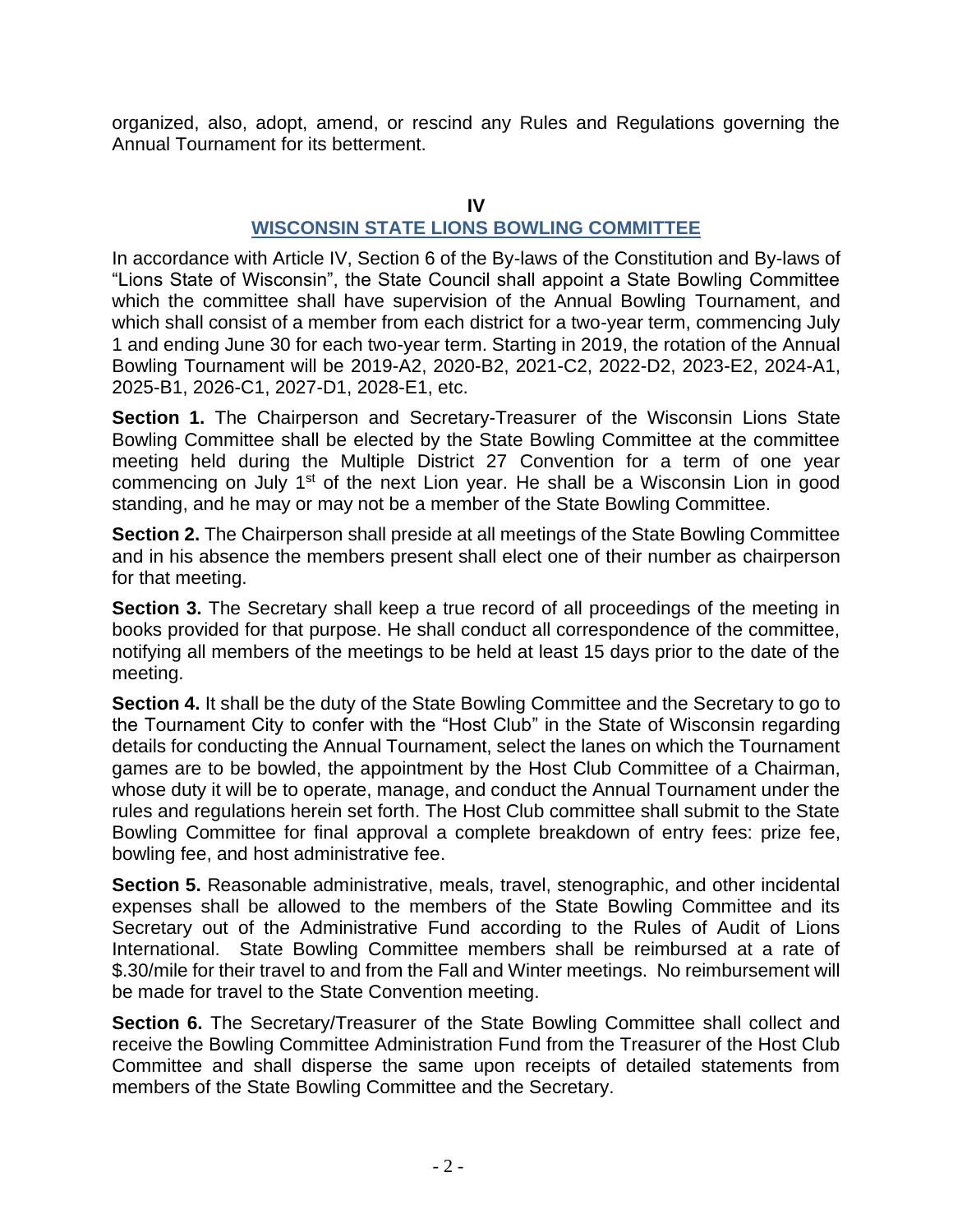**Section 7.** All meetings of the State Bowling Committee shall be on call of the President or Secretary and Roberts Rules of Order shall govern the proceedings.

**Section 8.** The fiscal year shall be the same as that of "Lions State of Wisconsin."

**Section 9.** The Secretary/Treasurer shall approve all disbursements made by State Bowling Committee.

**Section 10.** These rules and regulations may be amended or repealed by a two-thirds vote of a quorum of the members of the State Bowling Committee. All changes shall be considered effective immediately.

#### **V FEES**

**Section 1.** The Host Lions Club(s) managing the State Bowling Tournament may charge no more than two dollars and fifty cents (\$2.50) per man per event for Administration expenses of the State Bowling Committee which funds so collected shall be paid to the Secretary/Treasurer of the State Bowling Committee on the opening day of the Tournament and all additional State Bowling Committee Administration fees collected shall be paid to the State Bowling Committee Treasurer at or before the State Bowling Committee meeting held during the Multiple District 27 convention. The State Council of Governors shall annually audit the books and accounts of the State Bowling Committee.

# **VI**

# **LOCATION OF TOURNAMENT**

**Section 1.** The location of the lanes used for the Annual Tournament shall be recommended by the "Host Club Committee" in the City to which the Tournament was awarded and shall be approved by the State Bowling Committee and its Secretary.

**Section 2.** If two bowling centers are utilized to host the tournament, all singles and doubles must be bowled at one bowling center and team in the other bowling center. In the event the two bowling centers have a different number of lanes, the bowling center with the largest number of lanes must be used for the singles and doubles events.

#### **VII**

# **ENTRIES**

**Section 1.** All reserved entries for the State Bowling Tournament shall be closed at least fifteen (15) days prior to the opening date of such Tournament and entries sent by mail, in order to receive consideration, must be postmarked prior to the time set for reserved entry. Entries may be received on a "first come first served" basis throughout the Tournament and will close at the end of the Tournament depending on lane availability. No entries shall be accepted unless the full amount of the entrance fee shall accompany the same. All teams will be 4 person teams, along with doubles and singles.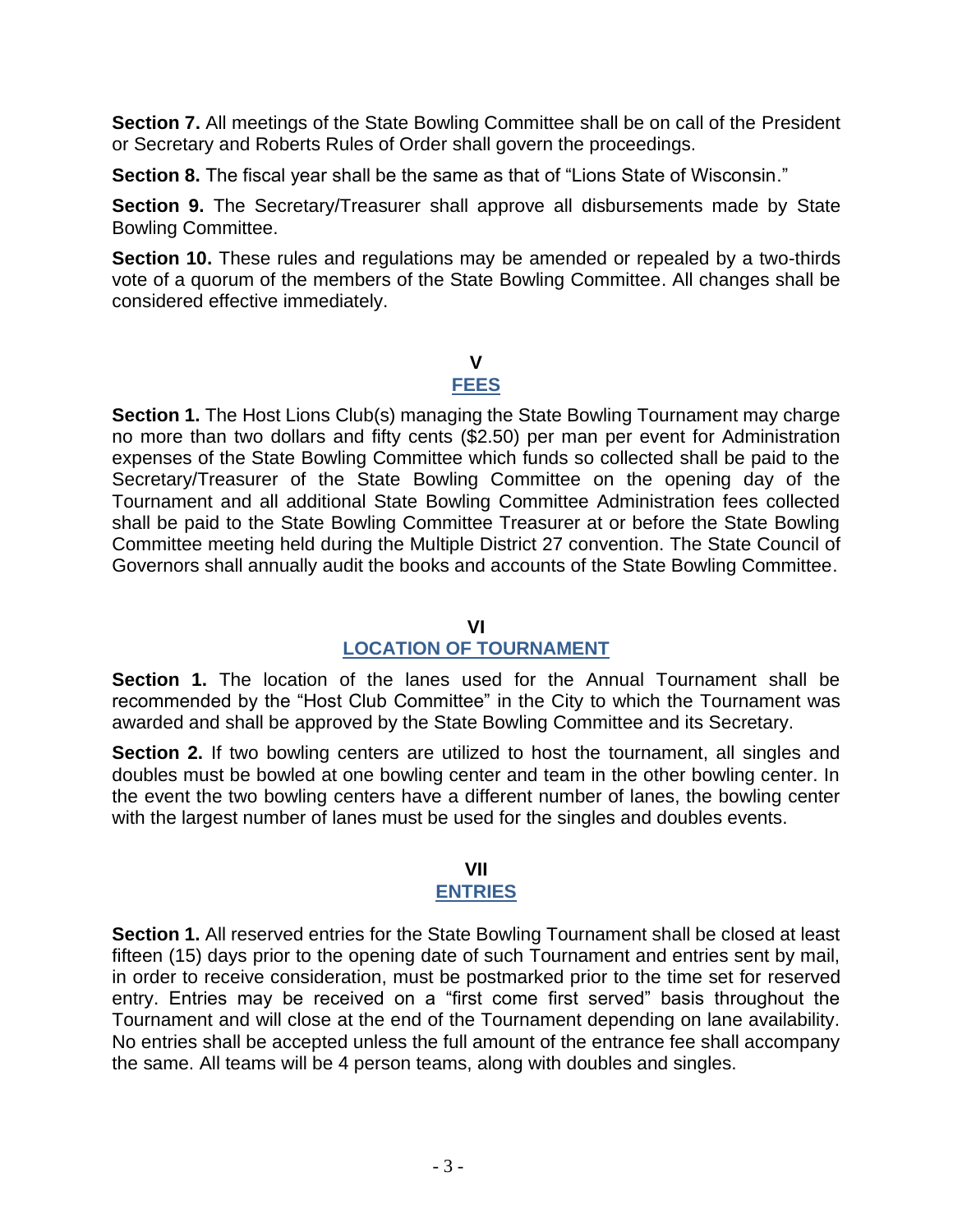# **VIII**

# **ENTRY LIMIT**

**Section 1.** If a bowler bowls more than once in any event, any individual prizes shall be determined by using the bowler's first score in that event.

#### **IX**

# **ELIGIBILITY AND ENTRY FEES**

**Section 1.** All Lions and Leos of the State of Wisconsin, who are members in good standing, are eligible to enter all of the events of the State Tournament upon the payment of the regular entry fees, they, being the Team event, Doubles event and Singles event.

**Section 2.** Entry fees are divided into (1) Prize money; (2) Bowling fee; (3) Host Club(s) Administration, and (4) State Bowling Committee Administration Fees must be approved at the fall meeting.

**Section 3.** Any or all bowling fees charged by the Proprietor, upon whose lanes the Tournament is conducted, shall be paid out of the entry fees.

**Section 4.** No entry fees will be refunded after they have been received and filed by the Secretary.

#### **X**

# **HANDICAP RULES AND DISTRIBUTION OF PRIZE MONEY**

**Section 1.** The Annual Tournament of the Lions State Bowling Tournament shall be conducted on a handicap basis. Each bowler shall receive a handicap of ninety percent (90%) of the difference between his average and two hundred thirty-five (235) pins in each event entered. The handicap allowed shall be taken from the United States Bowling Congress handicap manual.

**Section 2.** Each bowler shall use his previous year's USBC average. This shall be his highest average attained in any league they bowl. The team captain shall certify the average. Any falsification on the entry blank will be reported to the United States Bowling Congress to be dealt with according to its rules and regulations. A minimum of twentyone games must have been bowled to establish an average. If the bowler did not bowl the previous year, their current year's average, provided they have bowled twenty-one games, may be used. If they cannot meet the foregoing requirement and they established an average within the past three years (not including the current year), they must use that average. If they do not have a USBC average, but have a Non-Sanctioned League Average, they shall use that average, based on the same rules as the USBC average, If they have no sanctioned or non-sanctioned average but have bowled in the Lions State Bowling Tournament in the past 5 years, with a minimum of 9 games, they shall use the Lions State Tournament average. If they cannot meet these requirements, male bowlers will be required to use an average 150 pins and female bowlers will be required to use an average of 125 pins. Multiple participation is allowed per USBC rule 315 (Frist appearance in each event shall count towards All-Events).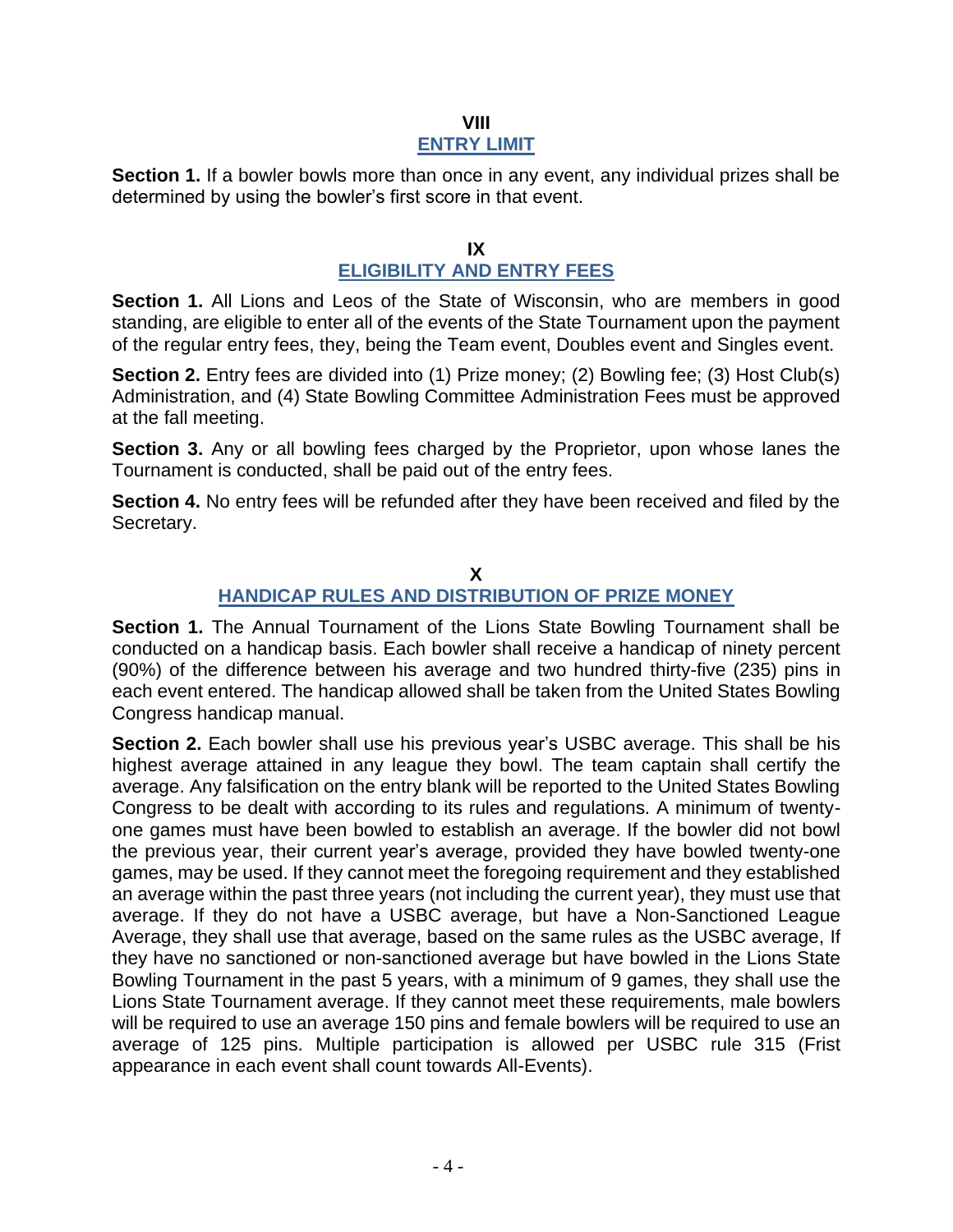**Section 3.** One hundred percent of all prize money shall be paid back in the event entered on a handicap basis. Prize money must be paid on a "one in seven" basis, with no check issued for less than five dollars (\$5.00). The champions in each event shall be declared by actual pin fall plus the handicap and shall receive an appropriate trophy. (Team event-4; Doubles event-2; Singles event-1; and All-events-1.

The All-events winner shall be determined by actual pin fall plus handicap.

Prize money may be paid for "All Events," but must be paid from a separate fund collected at registration from any bowler wishing to participate. How the prize money is distributed, is up to the host club.

**Section 4.** A final prize list giving the names of bowlers, their scores, and their prize money shall be submitted to the State Bowling Committee no later than the meeting held during the Multiple District 27 Convention.

**Section 5.** The Host Club Committee shall check all prize winners in the Team, Doubles, Singles and All-Events to determine that the bowlers on said winning teams were Lions in good standing in their particular Club as represented at the time said event took place.

**Section 6.** All trophies won at any State Tournament shall be awarded to winners at the next succeeding State Convention.

**Section 7.** All prize money checks must be disbursed within 30 days of the closing of the tournament.

#### **XI**

# **ORGANIZATION OF LOCAL TOURNAMENT COMMITTEE**

**Section 1.** The Host Club of the State Lions Bowling Tournament shall appoint a Host Club Committee, which is to cooperate with the State Bowling Committee in arranging plans and boost entries for the Tournament in said city.

**Section 2.** The selection of the Host Club Committee is to be made from members in the Host Club after the State Convention and before August 1<sup>st</sup>, prior to the holding of the Tournament. This committee shall hold regular meetings to discuss plans and make reports of progress.

**Section 3.** The Host Club Committee shall transact all such business in connection with Tournament as may be required of them to properly conduct the State Bowling Tournament and as prescribed by the State Bowling Committee.

**Section 4.** Further, it shall be the duty of the Host Club Committee to solicit all entries, and it is their privilege to sell advertising space in the official schedule. It is the duty of the Host Club to have charge of the reception, and entertainment of visiting Lion bowlers.

#### **XII FINANCIAL STATEMENT**

**Section 1.** When the Annual Tournament is completed and all bills covering expenses in conducting said tournament are paid by the Host Committee, the Treasurer of said Host Committee shall furnish the Wisconsin Lions State Bowling Committee with a copy of a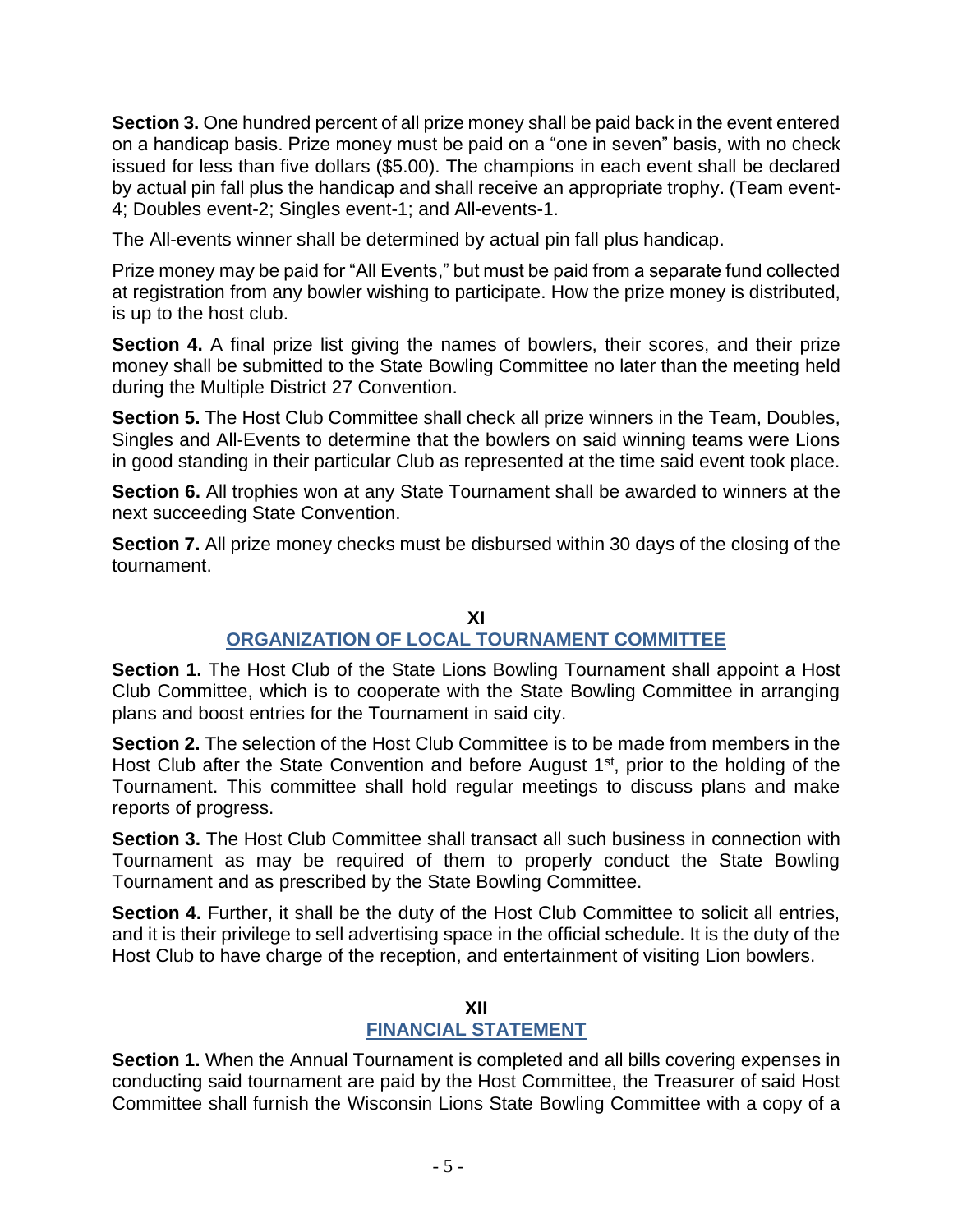report showing all receipts and disbursements in connection with conducting the Tournament. All Host Committee surplus cash remaining shall be the property of the Host Club(s).

#### **XIII**

# **LOCAL COMMITTEES AND THEIR DUTIES**

#### **General Chairman**

**Section 1.** The General Chairman shall preside at all meetings of the Host Committee and shall appoint such other sub-committees as may be necessary. He shall be an exofficio member of all local committees. Following are suggested committees and committee responsibilities.

#### **Entry Committee**

**Section 1.** The Chairman of the Host Club Committee, together with his associate members, shall solicit all entries for the Tournament in the Team, Doubles or Singles event, also collect fees for same. It shall be their duty to have the entry blanks properly filled out and marked as to time of schedule in the different events. The Chairperson of said committee is required to deposit with the Treasurer of the Host Club Committee all fees.

#### **Schedule Committee**

**Section 1.** It shall be the duty of the Chairman of the Schedule Committee and his assistants to solicit and sell any and all advertising space in the Official Schedule, also collect all monies in payment for same. Further, it shall be their duty to determine the rates to be charged for such advertising. All monies collected for advertising, with detailed statement for same, must be deposited with the Treasurer of the Host Club Committee.

#### **Hotel Accommodations Committee**

**Section 1.** The duty of the Hotel Accommodations Committee shall be to inform each Lions Club of the hotel and motel accommodations in the Host City, together with the rates, if possible, quoted by such hotels and motels. A listing of restaurants is suggested.

#### **Reception Committee**

**Section 1.** It shall be the duty of the Reception Committee to meet, extend greeting and welcome the visiting Lion bowlers upon their arrival in the Tournament city. It is suggested that the Reception Committee cooperate with the Hotel Accommodations Committee in order to accomplish their duty.

#### **Entertainment Committee**

**Section 1.** The duty of the Entertainment Committee shall be to furnish any and all entertainment that may be available to make the visit of the Lion bowlers while attending the Tournament an enjoyable one.

#### **Tournament and Lanes Committee**

**Section 1.** The Tournament and Lanes Committee shall be present and active at the lanes where the tournament is being held during the progress of the event. It shall be their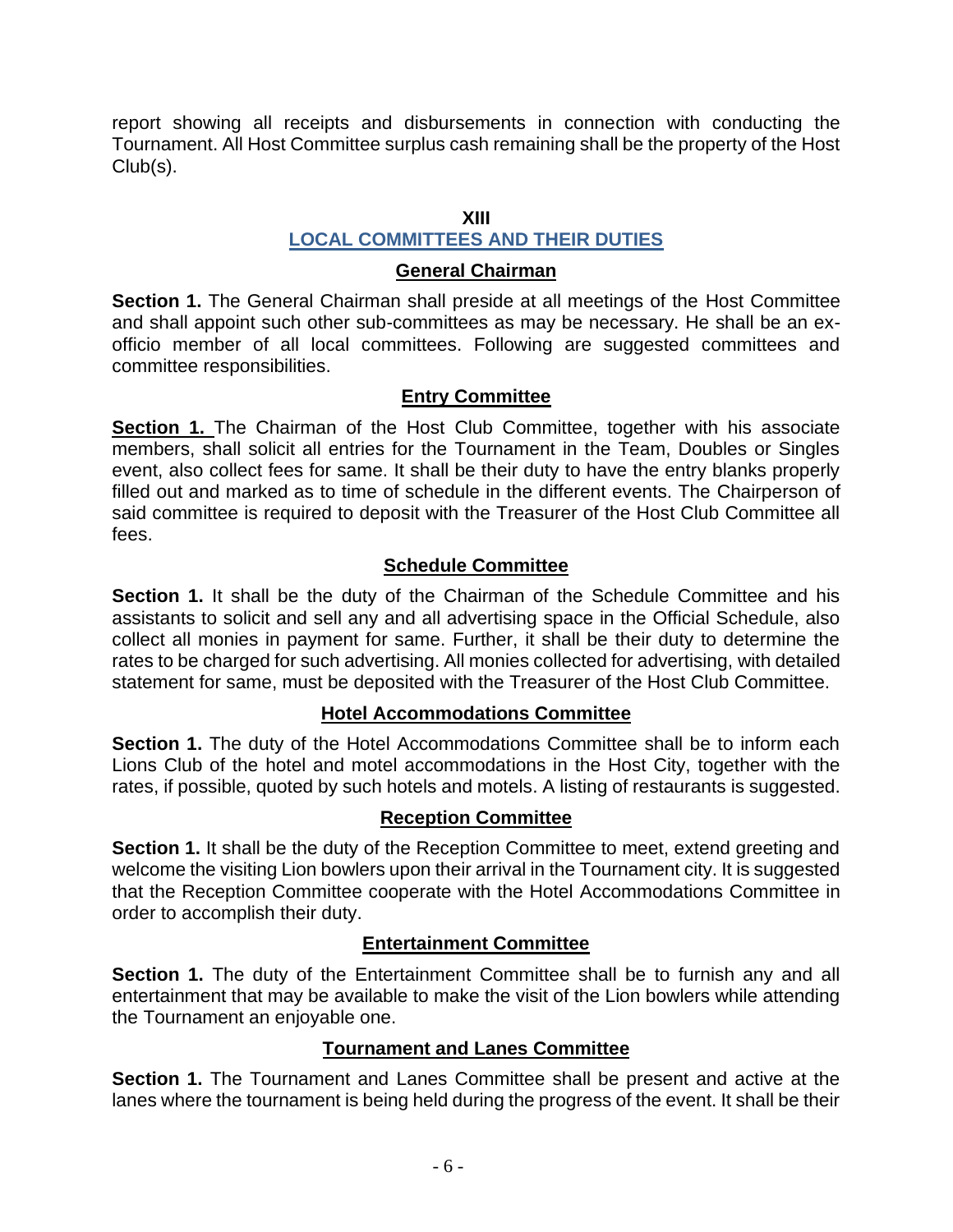duty to aid the Tournament General Chairman in the clerical work, such as preparing score sheets, checking score sheets and cards, scoring tournament games, and other work that may be necessary, also direct and help Lion bowlers in their needs at the lanes. It is suggested that the Tournament General Chairman be made Chairperson of this committee.

#### **Secretary**

**Section 1.** The Secretary shall function as Secretary at all meetings held by the Host Club Committee. He shall keep a correct record of all proceedings at such meetings.

#### **Treasurer**

**Section 1.** The Treasurer shall collect all monies paid to this committee. Monies should be deposited with some reputable local bank. He shall issue all warrants to pay bills encumbered and as authorized by the committee. All bills in connection with the Tournament shall be paid within thirty (30) days after the close of same.

# **Associate Members of Committee**

**Section 1.** The Chairperson of the different committees shall name as many assistants to their Committee as they may require in properly fulfilling the duties of such committees.

#### **XIV SCHEDULE / TOURNAMENT BOOKLET**

**Section 1.** The Host Club shall prepare a schedule of the various events, including the time and teams participating and a statement showing the number of entries in each event, prize money, administrative expenses, and operating expenses. The Tournament Booklet shall include winners in each event for the previous ten (10) years and should have the number of the annual tournament on the cover of the Tournament Booklet. The number of the annual tournament should also be prominently printed on the entry blank. The Host Committee shall send sufficient copies of the schedule and prize list after they have been printed to the Secretary for each member of the Committee, including the Secretary.

**Section 2.** The entry blanks used in the 2020 State Bowling Tournament shall be used as a pattern for future entry blanks and not changed unless such changes are made pursuant to recommendations of the **USBC**.

#### **XV**

# **TIME FOR FILING APPLICATIONS**

**Section 1.** All applications to host the Wisconsin Lions State Bowling Tournament are to be in the hands of the Secretary of the State Bowling Committee at least by December 15<sup>th</sup> of the year prior to the year of the intervening State Convention.